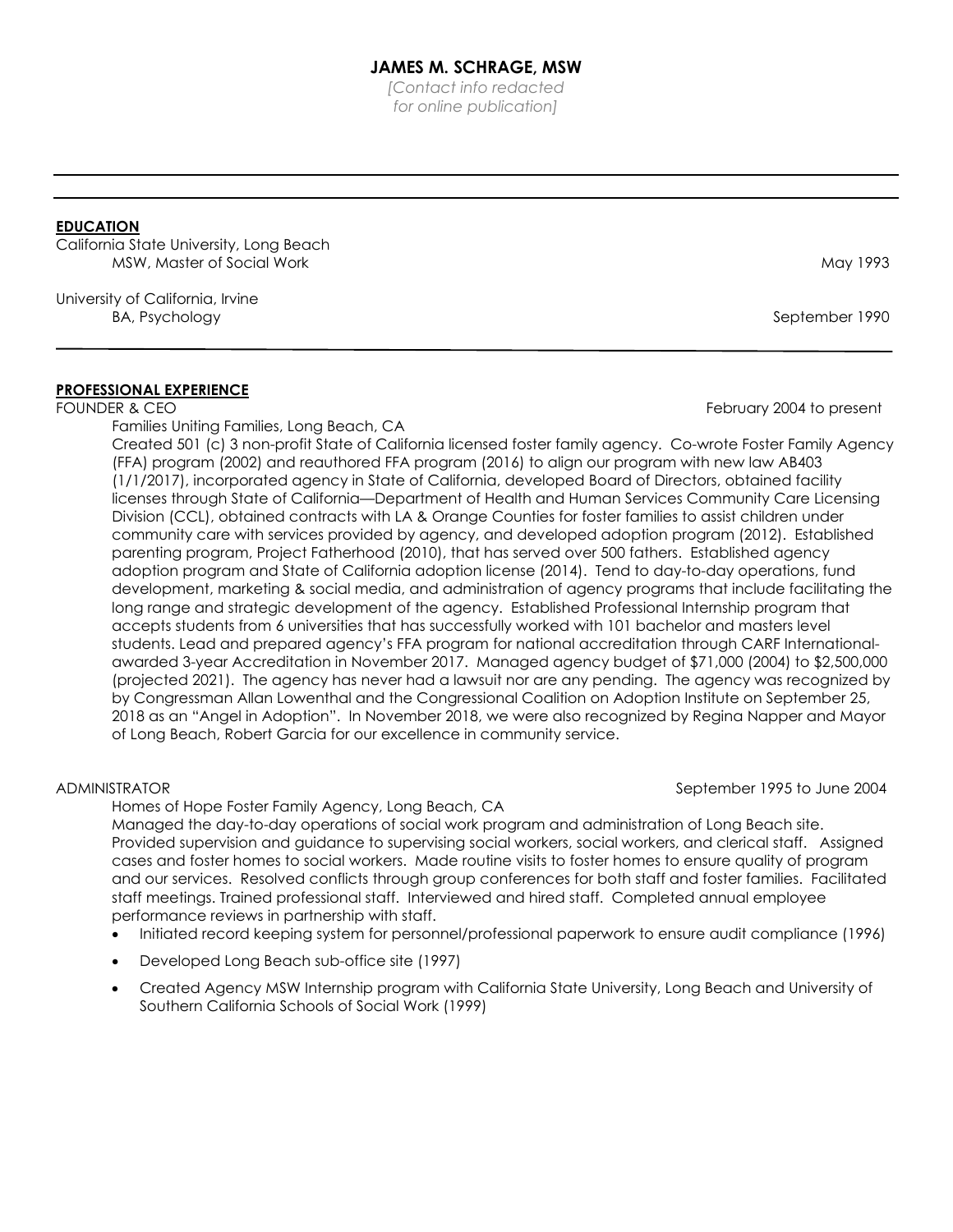#### LECTURER/FIELD LIAISON September 2002 to Present

#### California State University, Long Beach

Lead field seminar of first and second year MSW students (SW 596 A/B & 680 A/B) via group process to examine role of student intern experience. Guide students through a theoretical examination regarding roles and relations of the student intern, values and ethics, and the art of practice of professional social work. Assist students with Learning Agreement goals, objectives and their attainment. Act as Liaison between their field placement (Field Instructor), and School of Social Work. Revised syllabus and curriculum for SW 670 (2006) with Dr. Steve Wilson. Instructor (MSW): SW 670 Leadership & Management, SW 500 Foundations in Generalist Multi-Cultural Social Work Practice, SW 503A Human Behavior, and SW 643-Child Welfare (Summer 2012). Instructor (BA & BSW): HHS 100 SkillsforLiving, SW220 Introduction to Social Welfare, and SW 442 Foundations in Generalist Multi-Cultural Social Work Practice

## **VOLUNTEER EXPERIENCE**

Social Work Abroad Program (SWAP) January 2010 to May 2016

Co-founding member, Field Liaison & Secretary-Board of Directors

Co-founded 501 (c) 3 non-profit organization that serves to support the development of professional social workers through a practicum and living abroad experience. Recruited, developed and supported home stay families for 2014 pilot. Recruited, interviewed and selected participants for inaugural program (2014) practicum experience. Forged connection with La Universidad Nacional, Heredia, Costa Rica to provide work opportunities for social work practitioners in a 6 week work/home stay experience in Heredia, Costa Rica 2014 (pilot) & 2015. Developed cost reimbursement structure and acted as seminar liaison for practitioner placements through daily support and seminar facilitation. Provided on-ground support during 6 week program. Take minutes for board meetings.

UCLA/CSULA Social Work Summer Internship 2007, Ghana-Africa February-August 2007 Field Liaison Faculty

## California State University, Long Beach

Field Instructor - Department of Social Work April 2000 to Present Faculty Representative-SWAG Alumni Support Committee September 2004 to May 2007 Board Member - National Assn. of Social Workers (Long Beach) December 2001 to December 2002 Board President – CSULB Alumni Association, Social Work Chapter February 1999 to June 2003 Community Advisory Committee Member (Dept. of Social Work) August 2000 to August 2001

# Guest Presenter:

California State University, Dominguez Hills, CSUDH: Introduction to Human Services [California State Polytechnic University, Pomona:](http://aolsearch.aol.com/aol/redir?src=websearch&requestId=b93ee9e44e6440d2&clickedItemRank=1&userQuery=California+Polytechnic+Pomona&clickedItemURN=http%3A%2F%2Fwww.csupomona.edu%2F&title=California+State+Polytechnic+University%2C+Pomona) Introduction to Human Services California State University, Los Angeles (CSULA): Field Seminar, Introduction to Child Welfare Whittier College, Whittier: Introduction to Social Work Chaffee College, Rancho Cucamonga: Introduction to Sociology Citrus College, Azusa: Marriage and Family, Latino Studies, Introduction to Sociology California State University, Long Beach: Administration, Community Projects, MSW Program

# Long Beach City College

Field Supervisor- Human Services Program February 2001 to May 2001

Jaycees of Huntington Park, California May 1997 to May 1999 and May 1997 to May 1999

# **SPECIALIZATIONS**

Child and Family Service Reviewer/Agile Staff, Children's Bureau (Washington DC)/JBS International **Round 2:** Montana (August 2008), Illinois (August 2009), & Puerto Rico (July 2010) **Round 3:** Vermont (June 2015), Indiana (June 2016), North Dakota (September 2016), Alaska (May 2017), Missouri (August 2017) Montana (September 2017), New Hampshire (April 2018), Illinois (May 2018), & Alabama (August 2018).

Bilingual Fluency – Spanish (speak, write, and read)

YWCA Teen Program, Santa Ana September 1989 to November 1989 to November 1989 to November 1989